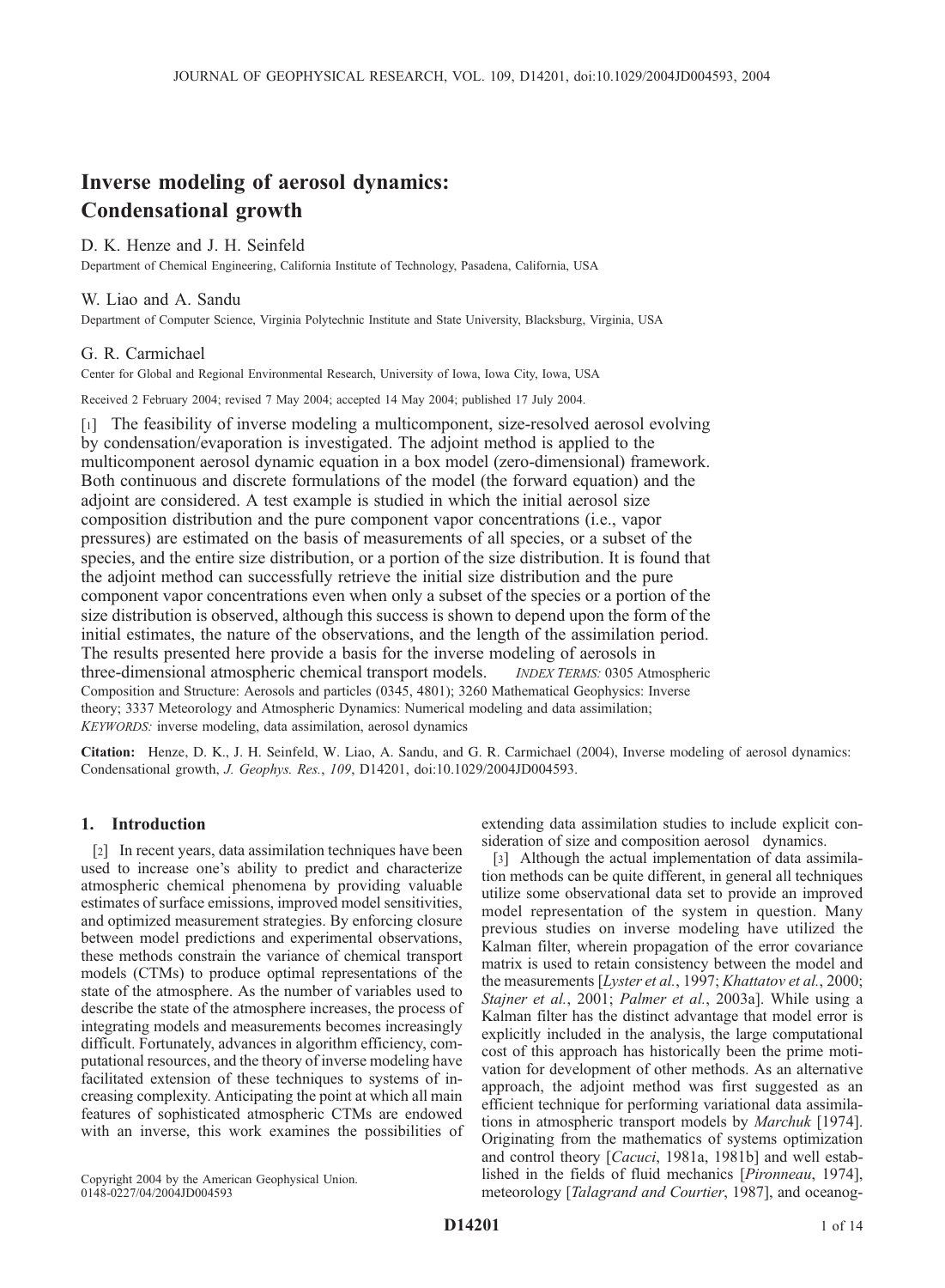raphy [Tziperman and Thacker, 1989], the adjoint method has only been applied to CTMs relatively recently [Fisher and Lary, 1995; Elbern et al., 1997; Errera and Fonteyn, 2001]. The treatment, while successful, has been limited to the assimilation and recovery of gas-phase species.

[4] The inclusion of detailed aerosol chemistry and physics has become requisite in atmospheric CTMs. Future implementation of four-dimensional variational analysis (4D-Var) assimilation techniques will likewise require the inclusion of aerosols in the adjoint models. To lay the groundwork for this endeavor, the fundamental capabilities (and limitations) of applying such techniques to aerosols need to be investigated. In this paper, we apply the first inverse models of multicomponent aerosol dynamics and evaluate their performance under conditions designed to facilitate incorporation of these routines into existing adjoint CTMs. A paper presenting derivations of the necessary equations for several other forms of inverse aerosol models and evaluation of these for a simple, single-component aerosol has also been submitted (A. Sandu et al., Inverse modeling of aerosol dynamics using adjoints: Theoretical and numerical considerations, submitted to Mathematics and Computers in Simulation, 2004) (hereinafter referred to as Sandu et al., submitted manuscript, 2004). These works differ substantially from the only previous data assimilation study involving aerosols [Collins et al., 2001] in that the aerosol distribution is allowed to evolve according to the aerosol dynamic equation [Pilinis, 1990] and that the inversion is performed using the adjoint technique. In the study by Collins et al. the aerosols were represented as growing via empirical correlations and growth rates, and the total aerosol optical depth was assimilated sequentially using a Kalman filter.

[5] With the above goal in mind, adjoint aerosol models are developed and are tested using simulated observations (commonly known as an identical twin experiment). The (forward) aerosol model used is a simplified, yet numerically and physically consistent, version of the aerosol submodel currently employed in several four-dimensional (4-D) CTMs [Meng et al., 1998; Song and Carmichael, 2001]. As operator splitting is used in such models to isolate all aerosol processes into a single 0-D (box) routine, which is called within each cell of the discretized 3-D spatial field, it is sufficient to use a forward box model that does not include gas-phase chemistry or spatial advection. Within this forward box model, emphasis is placed on gas-toparticle conversion, wherein gas-phase transport is the rate-limiting step for particle growth. The details of the forward model are given in section 2.

[6] An immediate application of an inverse aerosol model is to infer the size distributions of aerosol sources using surface, airborne, or possibly even satellite measurements. This involves reconstructing back trajectories of the distribution by repetitive calls to the adjoint box model from within the overall adjoint 4-D CTM, asking each time to recover the shape of the distribution at a previous time step. Therefore an important capability of the aerosol adjoint routine is to recover an initial size distribution on the basis of knowledge of the distribution at some later time(s). The length of the assimilation period will depend upon the temporal resolution of the forward model and the frequency of the observations; herein we consider periods ranging from several minutes to a few hours.

[7] In addition to recovering initial distributions, an inverse aerosol model can be used to estimate physical properties key to the dynamic evolution of the distribution by treating these quantities as variable parameters. The growth of aerosol particles due to condensation/evaporation is heavily influenced by the thermodynamic properties of the transferring species. A significant fraction of organic aerosol particles is composed of chemical compounds whose thermodynamic properties in the particulate phase are not well characterized. Better estimates of such properties would not only increase the accuracy of CTMs but also aid in interpretation of laboratory studies of aerosol dynamics. Hence another desired capability of an adjoint aerosol model is to provide estimates of the thermodynamic properties of the aerosol species.

[8] The aerosol adjoint models can also help refine experimental measurement strategies. Conditions can be simulated in which either individual species are not measured or the size distribution is only partially sampled. Comparison of the assimilations between these scenarios leads to sampling schemes that provide an optimum balance between data recoverability and observational burden.

[9] One of the primary reasons for choosing the adjoint method to construct an inverse aerosol model is the computational efficiency of this approach. As variations in the actual implementation of this methodology affect the overall computational requirements, it is beneficial to consider different approaches to constructing the adjoint models, of which there are two generally recognized types: continuous and discrete [Giles and Pierce, 2000; Tziperman and Thacker, 1989]. The first method is to derive the continuous adjoint equations from the governing equations and then solve these numerically. The second approach is to cast the forward equations into a numerical discretized form and then take the adjoint of this discretized formula. Numerical discretization and adjoint operations do not commute in general; therefore the continuous and discrete approaches lead to final gradients that differ in accuracy and computational expense, and hence it is desirable to assess both tactics when introducing the adjoint method to a new field (Sandu et al., submitted manuscript, 2004).

# 2. Multicomponent Gas-to-Particle Conversion (Forward Model)

[10] We consider a multicomponent aerosol that is growing/evaporating as a result of gas-to-particle conversion. The continuous governing equation for a 0-D, multicomponent, internally mixed aerosol distribution is then [Pilinis, 1990; Meng et al., 1998]

$$
\frac{\partial p_i(\mu, t)}{\partial t} = H_i(\mu, p_1, \dots, p_n, t) p(\mu, t) - \frac{1}{3} \frac{\partial (H p_i)}{\partial \mu}.
$$
 (1)

The boundary conditions are

$$
p_i(\mu = \mu_{\min}, t) = 0
$$
,  $p_i(\mu = \mu_{\max}, t) = 0$ ,  $p_i(\mu, t = t^0) = p_i^0(\mu)$ ,

and the terms are

$$
p(\mu, t) = \sum_{i=1}^n p_i(\mu, t),
$$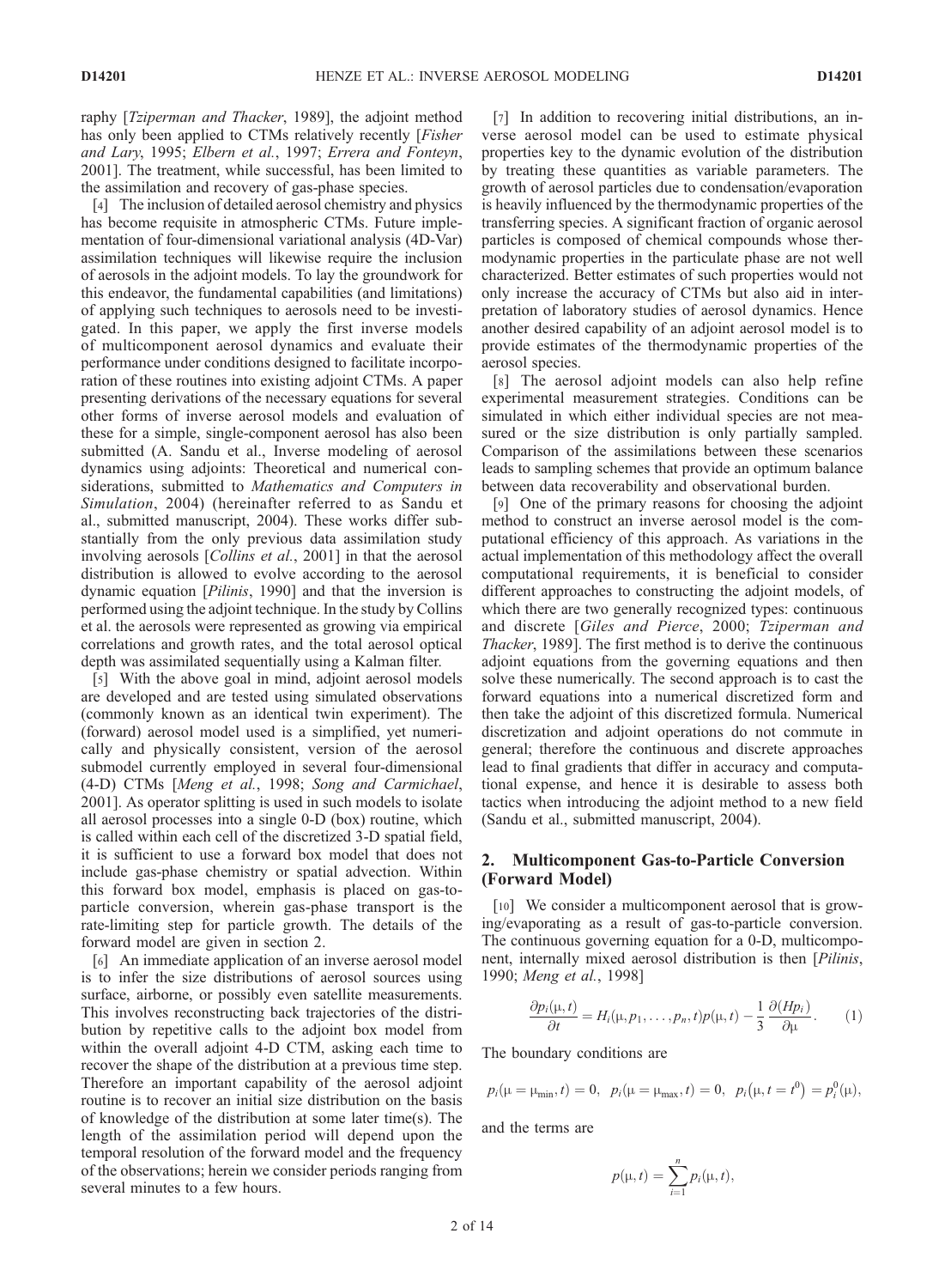$$
H(\mu, p_1, p_2, \cdots, p_n, t) = \sum_{i=1}^n H_i(\mu, p_1, p_2, \cdots, p_n, t),
$$

where  $p$  is the total mass distribution,  $p_i$  is the mass distribution of the *i*th species, *n* is the number of species,  $\mu$ is the log of the particle diameter over a reference diameter,  $H_i$  is the condensation/evaporation rate of a single species, and H is the total condensation/evaporation rate.  $H_i$  is given by the expression [Wexler and Seinfeld, 1990]

$$
H_i = \frac{1}{m} \frac{dm_i}{dt} = \frac{2\pi D_p D_i}{m[1 + (2\ell)/(\alpha D_p)]} (g_i - c_i),
$$
 (2)

where  $D_p$  is the diameter of the aerosol particle,  $D_i$  is the molecular diffusivity of species i in air,  $m_i$  is the mass of species *i* in a particle of diameter  $D_p$ , *m* is the total mass of the particle,  $\ell$  is the mean free path,  $\alpha$  is the sticking coefficient,  $g_i$  is the concentration of species i in the gas phase, and  $c_i$  is the surface concentration of species *i*.

[11] To solve equation (1), the aerosol distribution is discretized using a sectional approach [Gelbard and Seinfeld, 1980; Gelbard et al., 1980]. The discrete form of the equation is solved using operator splitting techniques [Yanenko, 1971] and a modified Bott advection scheme [Bott, 1989; Dhaniyala and Wexler, 1996] in which the growth term is calculated before the advection term in order to avoid particles being left behind in the lower bins [Dabdub and Seinfeld, 1994; Zhang et al., 1999].

# 3. Inverse Problem

[12] The goal of inverse modeling is to estimate model parameters that when implemented in the forward model, yield solutions that are in optimal agreement with a set of observational data. The first step is to calculate a trial solution of the forward model (equation (1)) using a background (first guess) value for the model parameters,  $\chi$ . The discrepancy between the trial solution and what is known from observations is measured by the cost function, which can be represented in general form as

$$
\mathcal{J}(p_i, \chi) = \int_{t^0}^T \int_{\mu_{min}}^{\infty} J_0(p_i(\mu, t)) d\mu dt.
$$
 (3)

More specifically, for data assimilation problems, the cost function  $\mathcal J$  is given as

$$
\mathcal{J}(p_i, \chi) = \frac{1}{2} (\chi - \chi_b)^T B^{-1} (\chi - \chi_b) + \frac{1}{2} \sum_{i}^{n} \sum_{k \in \Omega} \left[ y^k - h(p_i^k) \right]^T R_k^{-1} \left[ y^k - h(p_i^k) \right],
$$
 (4)

where  $\Omega$  is the set of discrete time points  $t^k$  for which data are known,  $y^k$  are the observations at time  $t^k$ , h maps the solution from the model space to the observational space,  $\chi_b$  is the a priori (background) estimate of  $\chi$ , the matrix B is the error covariance associated with the background term, and the  $R_k$  are error covariances of the observations. The optimal model solution and parameters are found by solving the minimization problem

$$
\min_{\chi} \mathcal{J}(p_i, \chi),
$$

where  $\mathcal{J}_{\text{min}}$  is found using the gradient resulting from taking the derivative of equation (3) with respect to  $\chi$ . The difficulty lies in the fact that there is typically no single equation relating the model parameters to the model solution, as  $\mathcal J$  depends on  $\chi$  implicitly through the dependency of  $p_i$  on  $\chi$  given by the forward model. In order to determine  $\nabla_{\chi} \mathcal{J}$  an inverse model must be constructed that can calculate the derivative of the forward solution with respect to the model parameters.

## 3.1. Adjoint Method

[13] The adjoint method uses a single "backward integration'' of the model (with the state variable during the backward integration being the derivative of the cost function with respect to the original forward state variables) from the final time to the initial conditions in order to determine all elements of the gradient simultaneously. Compared to forward sensitivity analysis [*Hoffman*, 1986], in which the gradient is determined by consecutively propagating perturbations of each parameter individually through the model, the dependence of the calculation's complexity on the number of variable parameters is greatly reduced [*Talagrand and Courtier*, 1987]. Not only does this approach afford application to detailed models, but it also facilitates the simultaneous estimation of large numbers of parameters. One drawback to the adjoint approach is that for nonlinear problems, trajectories from the forward integration must be available for the backward integration. This leads to large storage requirements; however, multiple-level checkpointing schemes can be implemented to reduce this demand. A limitation of the adjoint method itself is that estimates from the solution of the inverse problem are subject to the same systematic and random errors present in the forward model. Unlike the Kalman filter approach, these factors cannot be treated explicitly. Although the method can be used to improve systematic error induced by model parameters, sound application is limited to models for which random errors in the forward solution are small, or at least well characterized.

[14] In sections 3.2 and 3.3 we give the equations for  $\nabla_{\mathbf{x}} \mathcal{J}$  derived using both the continuous and discrete adjoint methods. While there is no formal advantage of one method over another in any general sense, one approach may be better suited to a given application. Typically, the discrete approach yields analytical gradients by implementing in reverse order the exact numerical code used to calculate the forward model, thereby capturing the variable dependencies and nonlinearities that are included in the discretized forward model. Furthermore, if the governing equation is solved using an explicit numerical algorithm, it can be possible to generate the discrete adjoint codes easily and quickly using automatic differentiation software. Alternatively, to derive the continuous adjoint equations by hand, one must linearize the equations first, leading to gradients that can be highly approximate. On the other hand, deriving the continuous adjoint equations often provides insight into the physical meanings of the adjoint variables and boundary conditions, and the solution to these equations can usually be implemented more efficiently than automatically generated adjoints of the discretized model.

[15] We present the continuous adjoint equation first. Then we consider the adjoint of the discretized governing equation as is generated by the Tangent Adjoint Model Compiler (TAMC) [Giering and Kaminski, 1998]. In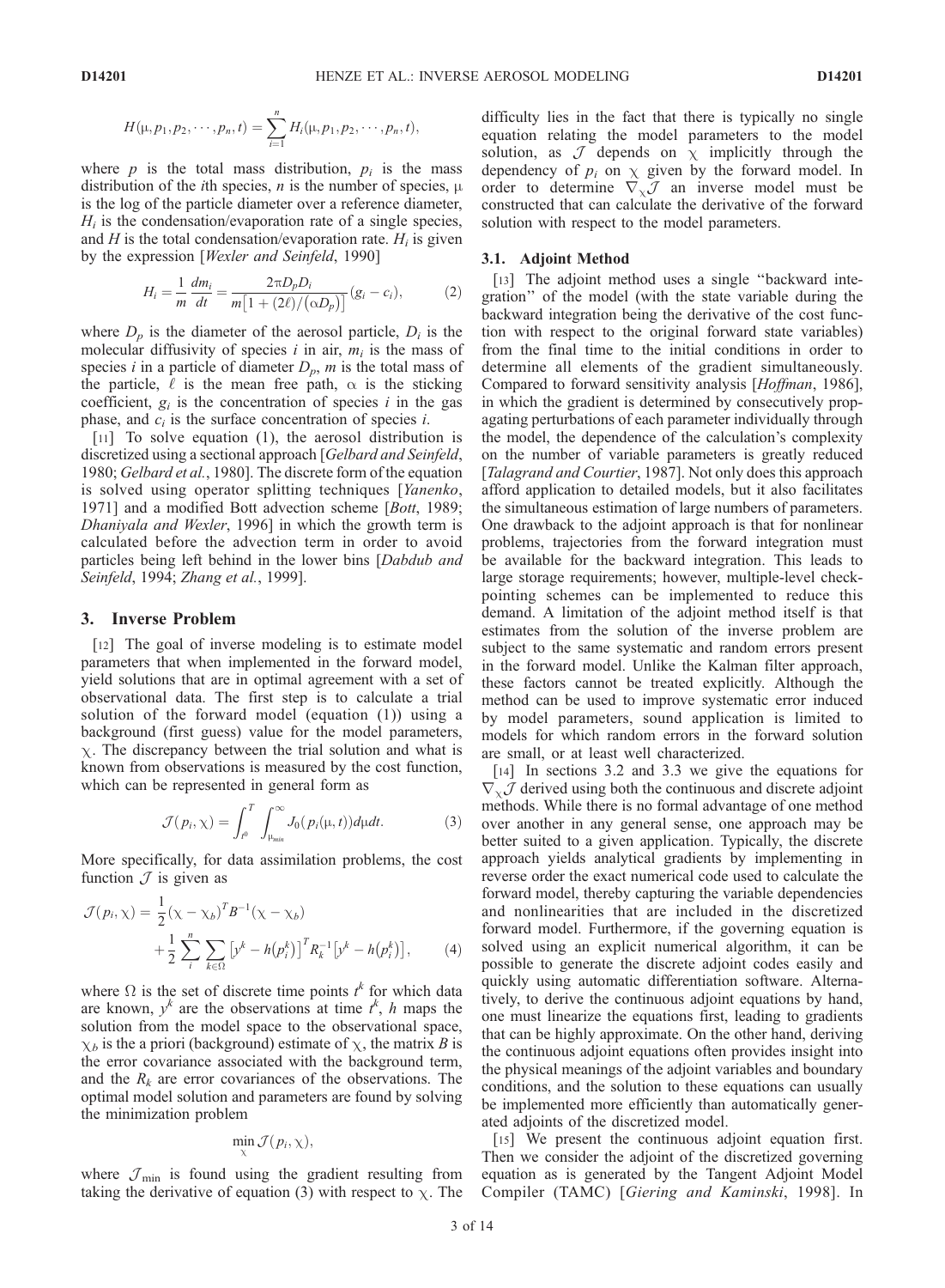section 4 we compare the results of each approach using a sample system representative of atmospheric aerosols.

# 3.2. Continuous Adjoint Equations

[16] For the continuous adjoint equations we consider the case where the model parameters are simply the initial distributions of each species,

$$
\chi = p_i(\mu, 0) = p_i^0.
$$

The equation adjoint to equation (1) is

$$
\frac{\partial \lambda_i}{\partial t} = -\sum_{j=1}^n \lambda_j H_j - p \sum_{j=1}^n \lambda_j \frac{\partial H_j}{\partial p_i} - \frac{1}{3} \sum_{j=1}^n p_j \frac{\partial \lambda_j}{\partial \mu} \frac{\partial H}{\partial p_i} - \frac{H}{3} \frac{\partial \lambda_i}{\partial \mu} - \frac{\partial J_0}{\partial p_i},\tag{5}
$$

the derivation of which is given in Appendix A. The adjoint equation is integrated backward in time from the ''initial conditions''

$$
\lambda(\mu,T)=0
$$

to the ''final conditions''

$$
\lambda_i(\mu, t^0) = \nabla_{p_i^0} \mathcal{J}
$$
 (6)

to solve for the adjoint variable  $\lambda(\mu, t)$  at  $t = 0$ , which we see from equation (6) is the gradient of the cost function with respect to the initial distribution.

[17] Although we have derived the adjoint equation (5) in continuous form, the continuous method is, in practice, still a hybrid of continuous and discrete calculations. The nonlinear dependence of H upon  $p_i(\mu, t)$  for growth laws such as that given by equation (2) makes the  $\partial H/\partial p_i$  term of the adjoint equation (5) difficult to evaluate using continuous equations; therefore automatic differentiation is used to calculate this term. (This nonlinearity also makes it difficult to distinguish between those variations in  $H$  caused by variations of parameters within the growth law and those caused by variations in  $p_i(\mu, t)$ , which is why we have limited the scope of the continuous analysis to  $\chi = p_i^0$ .) In addition, both continuous forward and adjoint equations are eventually integrated numerically, further blurring the distinction between the continuous and discrete approaches.

#### 3.3. Discrete Adjoint Equations

[18] In this section, we explicitly derive the discrete adjoint formulas to illustrate the differences between the continuous and discrete approaches. The actual formulas used were created automatically using TAMC. A complete explanation of the theory and algorithms used in TAMC is given by Giering and Kaminski [1998].

[19] We begin with a discretized form of the governing equation, which we shall represent below as

$$
[p_i]_j^k = F_j(p_i^{k-1}, g_i^{k-1}), k = 1, \dots, N, i = 1, \dots, n, j = 1, \dots, s,
$$
\n(7)

where  $[p_i]_j^k$  is the concentration of species *i* in the *j*th bin at time step  $\vec{k}$ ,  $p_i^k$  is the vector of all particulate concentrations,

 $g_i^k$  is the vector of all gas concentrations, and  $F_j$  represents the numerical operator describing gas/particle transport and advection in diameter space. An informative example to consider is when the observations are simply the concentrations at the final time step and the only recoverable parameters are the initial conditions. In this case,  $\Omega = \{N\},\$  $h$  is simply an identity, and, ignoring background terms, the cost function can be written as

$$
\mathcal{J}(p_i^0) = \frac{1}{2} \sum_{j=1}^s \sum_{i=1}^n \left\{ [y_i]_j^N - [p_i]_j^N \right\}^T R_N^{-1} \left\{ [y_i]_j^N - [p_i]_j^N \right\}.
$$
 (8)

The desired quantity to be computed is the derivative of the cost function with respect to changes in the vector of initial conditions,

$$
\nabla_{p_i^0} \mathcal{J} = \frac{\partial \mathcal{J}(p_i^N)}{\partial p_i^0}.
$$
\n(9)

Using the chain rule (in its transposed form), one can expand the right-hand side (RHS) of equation (9)

$$
\nabla_{p_i^0} \mathcal{J} = \left[ \frac{\partial p_i^1}{\partial p_i^0} \right]^T \left[ \frac{\partial p_i^2}{\partial p_i^1} \right]^T \cdots \left[ \frac{\partial p_i^N}{\partial p_i^{N-1}} \right]^T \left[ \frac{\partial \mathcal{J}(p_i^N)}{\partial p_i^N} \right]. \tag{10}
$$

Evaluation of the RHS of equation (10) from right to the left corresponds to calculating  $\nabla_{p_i^0} \mathcal{J}$  via the adjoint method, while calculating this series of matrix products from left to right constitutes a forward sensitivity calculation. Careful consideration of the number of required scalar multiplications shows that the computational demands of the adjoint method are significantly less than those of the forward method when the dimension of  $\mathcal J$  is smaller than the dimension of p [Kaminski et al., 1999; Sandu et al., 2003]. Since in this case  $\mathcal J$  is a scalar and p has  $n \times s$ elements, calculating this series of matrix products in reverse is preferable.

[20] Defining the discrete adjoint variable as

$$
\lambda^k = \left[\frac{\partial p_i^N}{\partial p_i^k}\right]^T \left[\frac{\partial \mathcal{J}(p_i^N)}{\partial p_i^N}\right] = \nabla_{p_i^k} \mathcal{J}
$$
 (11)

and initializing  $\lambda^k$  as  $\lambda^N = \nabla_{p_i^N} \mathcal{J}, \ \lambda^0 = \nabla_{p_i^0} \mathcal{J}$  can be found iteratively (beginning with  $k = N$  and ending with  $k = 1$ ) using the following expression:

$$
\lambda^{k-1} = \left[\frac{\partial p_i^k}{\partial p_i^{k-1}}\right]^T \lambda^k.
$$
 (12)

In this manner, the adjoint method is reduced to calculating the product  $\{\partial [F_j(p_i^k, g_i^k)]/\partial p_i^{k-1}\}^T \lambda^k$  at each step.  $F_j(p_i^k, g_i^k)$  is implemented using standard FORTRAN constructs such as loops, conditionals, basic functions, and algebraic manipulations, for which algorithms for calculating the derivatives are known [Giering and Kaminski, 1998; Giles et al., 2003]; hence the adjoint code can be constructed automatically. One potentially problematic routine in  $F_j(p_i^k, g_i^k)$  is the Bottadvection scheme: The positive-definite constraints contain many evaluations of min/max statements, whose derivatives are undefined if the arguments are equal. To avoid this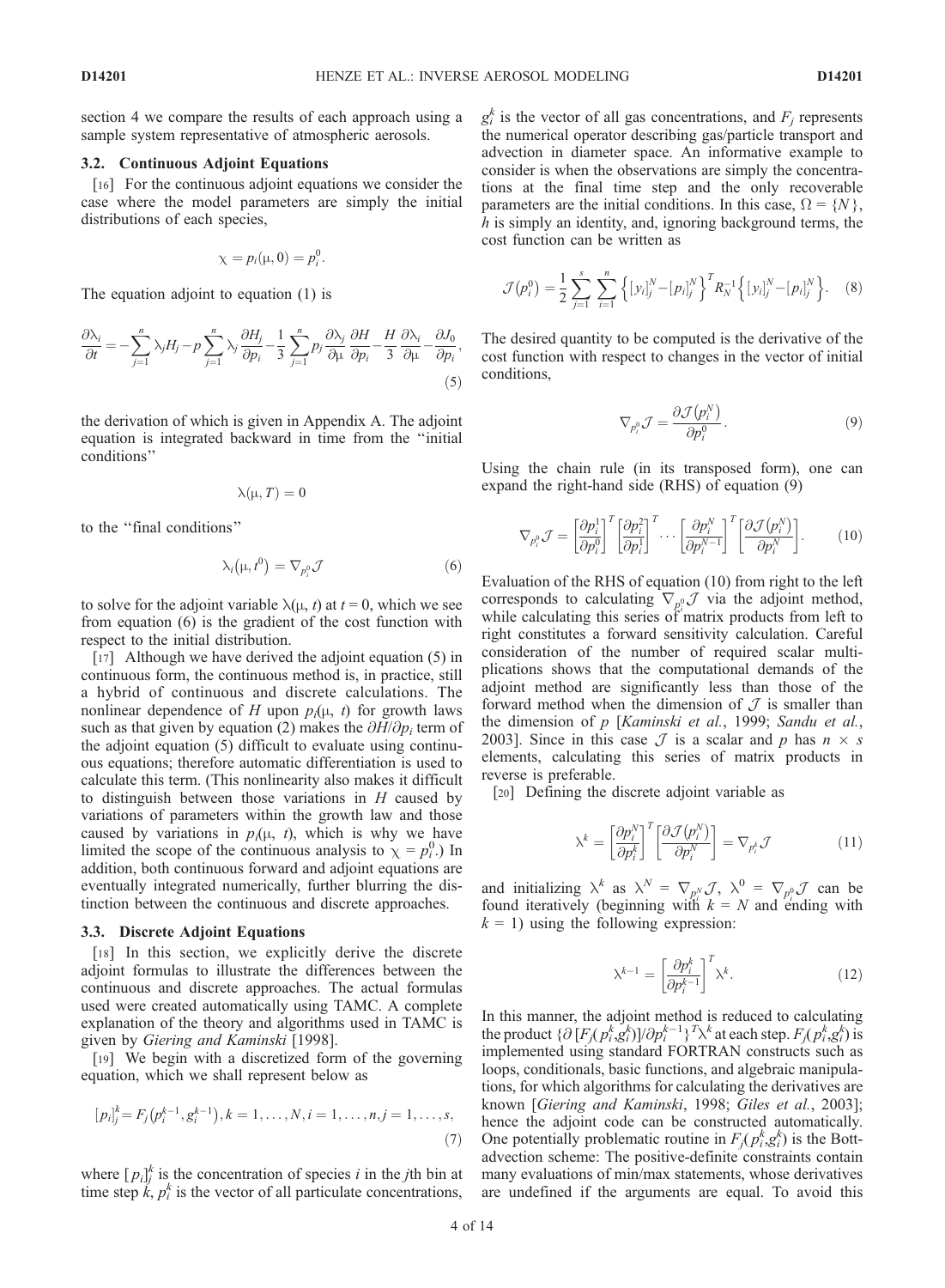problem, we use double-precision floating point numbers and resign ourselves to arbitrarily choosing the path of dependence in the rare case that the arguments are exactly equal.

[21] Because of the nonlinear nature of  $F_j(p_i^k, g_i^k)$  introduced by the dynamic time step and nonlinearities in the growth law,  $\partial [F_j(p_i^k, g_i^k)] / \partial p_i^{k-1}$  will depend upon  $p_i^k$  and  $g_i^k$ ; hence their values from the forward trajectories will be required at each step of the iteration. This can lead to significant storage requirements and read/write demands for full-scale models with many components in many cells. Similar situations have been handled gracefully by checkpointing schemes that minimize these types of computational demands (for example, Elbern and Schmidt [1999], or the distributed scheme implemented for a parallel model of A. Sandu et al. (Adjoint sensitivity analysis of regional air quality models, submitted to Journal of Computational Physics, 2003)); these techniques could be applied to the aerosol adjoint model as well.

# 4. Inverse Modeling of Aerosol Size Composition Dynamics

[22] In order to assess the various adjoint models, we perform multiple twin experiments on a test system that consists of three species whose properties are designed to be representative of conditions commonly encountered in atmospheric aerosols. Observations are sampled from the reference, or true, solution generated using the forward model. The simulation is repeated with perturbed values of the parameters, and the reference values are recovered through inverse modeling. The adjoint method is used to calculate the gradient of the cost function with respect to the initial distributions and/or pure species vapor concentrations. The cost function is then minimized using the L-BFGS-B algorithm [Byrd et al., 1995; Zhu et al., 1994], providing optimized estimates of the desired quantities. To simplify the calculations, the components of the test system are assumed to have ideal thermodynamic properties. Ignoring surface tension and nonideal effects, Raoult's law and the ideal gas equation can be used to express the surface vapor concentration as a function of the particle composition,

$$
c_i = x_i c_i^{\circ},
$$

where  $x_i$  is the aerosol-phase mole fraction and  $c_i^{\circ}$  is the pure component vapor concentration of species i. If we assume, for simplicity, that each species has equal molecular mass, then the mole fractions are equivalent to the mass fractions, and the growth rate can be written as

$$
H_i = \frac{2\pi D_p D_i}{m\left[1 + \frac{2\ell}{\rho}\right] \left(\omega D_p\right)} \left(g_i - \frac{p_i}{\sum_{i=1}^n p_i} c_i^\circ\right). \tag{13}
$$

[23] The initial conditions for the reference (true) solution used throughout this study are given in Table 1, and the physical properties of the aerosols are  $\alpha = 0.1$ ,  $\ell = 65$  nm, and  $D_i = 1 \times 10^{-5}$  m<sup>2</sup>/s. In the aerosol phase each species is initially lognormally distributed: Species 1 is located in the smaller bins, species 2 is located in the larger bins, and species 3 is located across all bins. The gas-phase concen-

Table 1. Test Problem Specifications<sup>a</sup>

| Species | $g_i$ , $\mu$ g/m <sup>3</sup> | $c_i^{\circ}$ , $\mu$ g/m <sup>3</sup> | $p_i$ , $\mu$ g/m <sup>3</sup> | $D_n$ , $\mu$ m |      |
|---------|--------------------------------|----------------------------------------|--------------------------------|-----------------|------|
|         | 10.0                           | 1.0                                    | 20.0                           | 0.3             | 2.8  |
|         | 1.0                            | 10.0                                   | 20.0                           | 2.3             | 2.8  |
|         | $0.0\,$                        | $_{\rm 0.0}$                           | 10.0                           | 1.0             | 10.0 |
|         |                                |                                        |                                |                 |      |

|  | <sup>a</sup> Initial gas-phase concentrations $g_i$ , pure component surface vapor           |  |  |  |
|--|----------------------------------------------------------------------------------------------|--|--|--|
|  | concentrations $c_i^{\circ}$ and parameters of the initial lognormal distribution: total     |  |  |  |
|  | concentration $p_i$ , mean particle diameter $\bar{D}_n$ , and standard deviation $\sigma$ . |  |  |  |

trations and pure component vapor concentrations are selected such that species 1 condenses and species 2 evaporates, while the third species is nonvolatile. Figures  $1a-1c$ show the reference run at  $t = 0$ , 15 min, and 2.5 hours, respectively. Most of the progress toward an equilibrium distribution is made during the first 15 min. Figure 1d shows the time evolution of the gas-phase concentrations. Species 1 condenses before species 2 evaporates because gas/particle transport takes longer for the larger particles. The initial decrease in the vapor concentration of species 2 occurs because its mole fraction is very low in the smaller particles, causing the effective surface vapor concentration for these particles to be lower than the surrounding gas concentration.

[24] For use with the discrete adjoint model the time step for the forward numerical simulation is adjusted dynamically to be as long as possible while still meeting the following criteria: It always satisfies the Courant stability condition, and it is sufficiently small to justify operator splitting. After an initial brief period during which most of species 1 condenses, the time step levels off to a value of  $\sim$ 18 s, leading to a simulation in which 50 steps span  $\sim$ 15 min.

[25] The continuous adjoint equation (5) for the forward model is solved using finite differences. Because of the nonlinearity of equation (1), solving the adjoint equation requires values from the forward solution. Rather than allow each integration to have a different time-stepping scheme and then attempt to match the trajectories by interpolating, it is preferable to use a static time step for both forward and backward runs. In order to avoid the possibility of either solution becoming unstable, the time step is fixed at 5.0 s. Consequently, the number of time steps required to run the continuous model is almost 4 times greater than that required to run the discrete model.

[26] Multiple assimilation studies were performed using the test system described above. The studies were grouped into four scenarios according to how much information was initially known and how observations were used to recover the unknown data. As the primary interest was investigation of formulation of the inverse modeling problem, we did not explore variations in the complexity of the aerosol distribution in order to keep the forward model consistent from case to case. Discrete adjoint codes were generated using TAMC for each scenario. Reconstructing the adjoint model for each set of dependent and independent variables did not present a major challenge, as the calculation of an adjoint model of this system using TAMC takes less than a few minutes.

[27] Table 2 summarizes the conditions and results of each of the cases considered. The ''Recover'' column lists which parameters were being assimilated; the numbers refer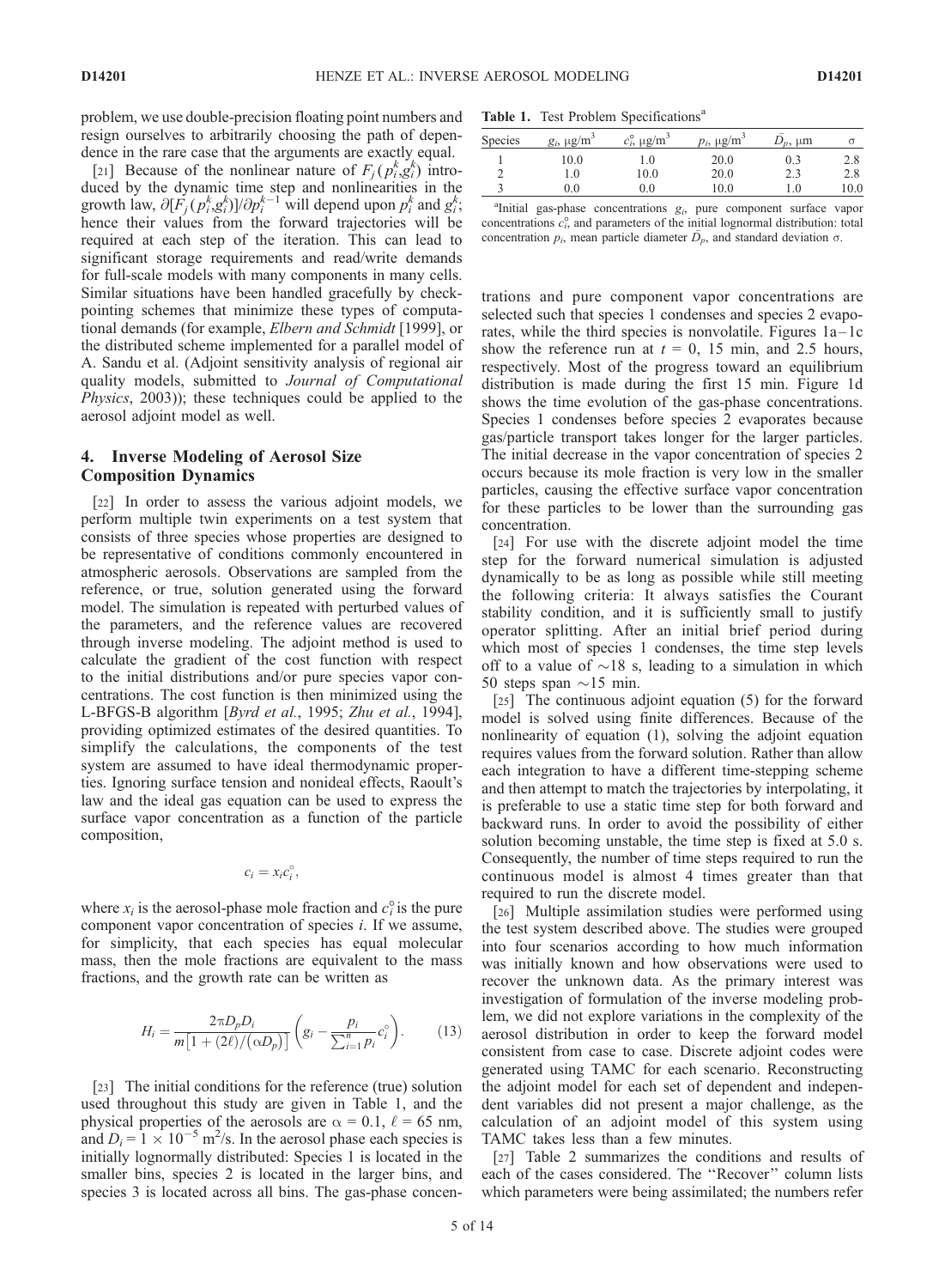

Figure 1. Forward model calculation (reference solution). Species 1 is condensing, species 2 is mostly evaporating, and species 3 is inert. Plotted are the aerosol size distributions at (a)  $t = 0$ , (b)  $t = 15$  min, (c)  $t = 2.5$  hours, and (d) the gas-phase concentrations as a function of time.

to species whose initial distribution  $p_i^0$  or pure surface concentrations  $c_i^{\circ}$  were unknown. The initial guesses for these unknown parameters are given in the ''Guess'' column. The notation  $\times$ (*a*, *b*, *c*) indicates that the initial guess was equal to the true value multiplied by a factor of  $a, b$ , or c for the first, second, and third species, respectively, while  $+(a, b, c)$  implies that the true values were amended by these amounts. The extent to which details of the reference solution were included as observations is summarized by the three columns under the ''Observe'' heading. The numbers in the ''Bin'' column indicate which of the bins were observed (terms like  $\overline{12}$  indicate that only the total concentration in bins 1 through 2 was known), and the numbers in the ''Species'' column indicate which species were measured. The ratio in the ''Time'' column is the time between observations over the total simulation time (both in minutes). The  $R$  column gives the results of each test. A scalar measure of the relative success of the data assimila-

tion is the percent of the error in the initial guess that is still present after optimization,

$$
R(z) = \left[ \frac{\sum_{\text{bins}} (\text{species } (z_{\text{optimized}} - z_{\text{true}})^2}{\sum_{\text{bins}} (\text{species } (z_{\text{guess}} - z_{\text{true}})^2} \right]^{1/2}, \quad (14)
$$

where z is either  $p_i^0$  or  $c_i^0$ . Low values of R imply that either the initial guess was extremely bad or the assimilation converged to the true value.

[28] As the entire assimilation procedure depends critically upon the minimization of  $J$ , it is worth digressing momentarily to discuss some features of the cost function that arise in inverse aerosol modeling. Consider the full cost function given in equation (4). Rigorous treatment of the cost function for the test problem would require generation of fictitious error covariance such that  $R_k$  and B can be defined. However, realistic values of  $R_k$  and B will be highly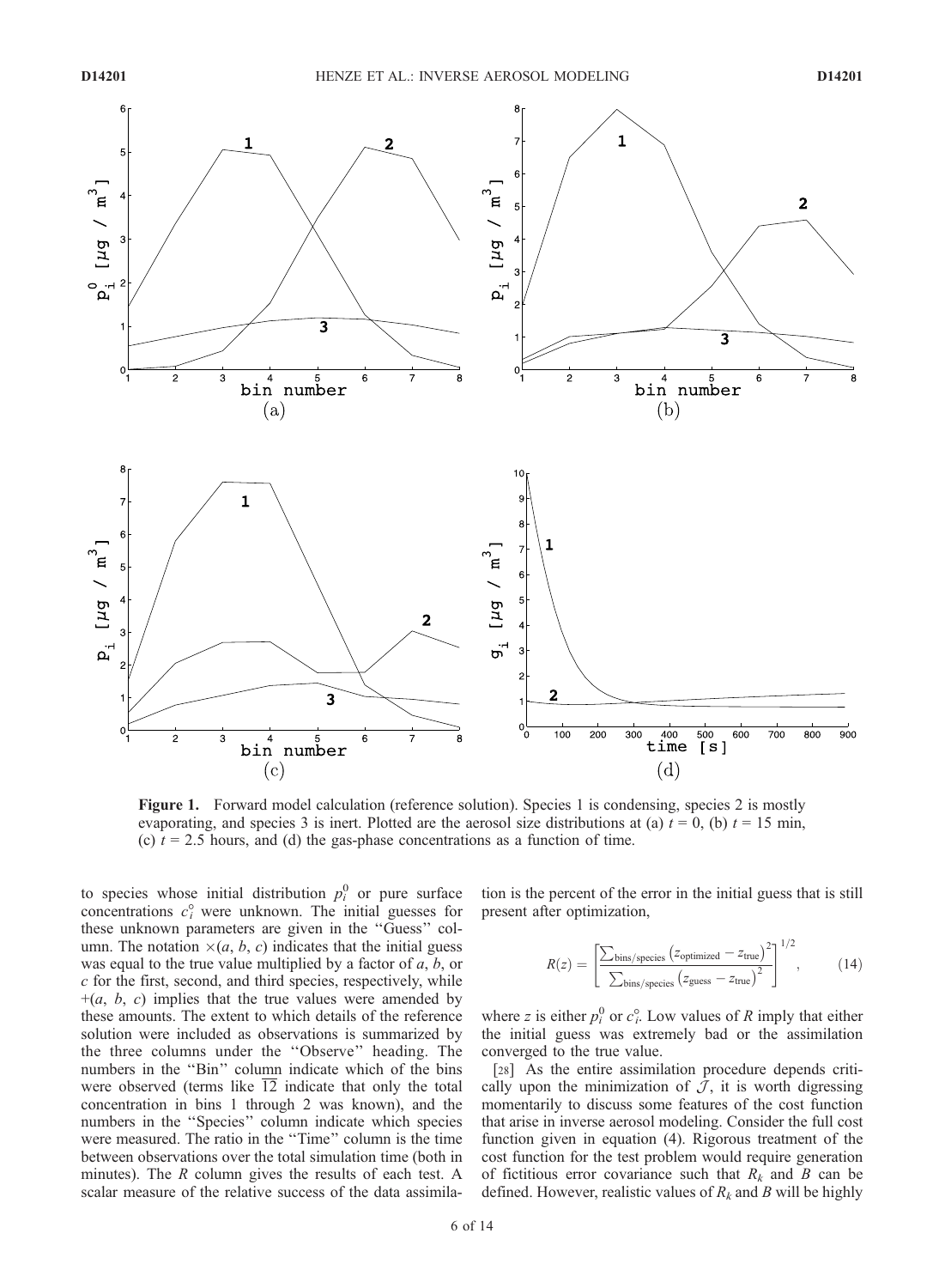Table 2. Conditions and Results of Assimilation Tests Using Notation Outlined in Section 4

|                  |         | Recover       |                                                              | Observe |         |                        | Guess                    |      | R             |  |
|------------------|---------|---------------|--------------------------------------------------------------|---------|---------|------------------------|--------------------------|------|---------------|--|
| Case             |         | $c_i^{\circ}$ | <b>Bins</b>                                                  | Species | Time    |                        | $c_i^{\circ}$            |      | $c_i^{\circ}$ |  |
| 1a.i             | $1 - 3$ |               | $1 - 8$                                                      | $1 - 3$ | 15/15   | $\times$ (2, 0.5, 1.5) |                          | 0.07 |               |  |
| 1a.ii            | $1 - 3$ |               | $1 - 8$                                                      | $1 - 3$ | 15/15   | $\times$ (2, 0.5, 1.5) |                          | 0.01 |               |  |
| 1 <sub>b.i</sub> | $1 - 3$ |               | $1 - 8$                                                      | $1 - 3$ | 40/40   | $\times$ (2, 0.5, 1.5) |                          | 0.19 |               |  |
| 1b.ii            | $1 - 3$ |               | $1 - 8$                                                      | $1 - 3$ | 40/40   | $\times$ (2, 0.5, 1.5) |                          | 0.26 |               |  |
| 1c.i             | $1 - 3$ |               | $1 - 8$                                                      | $1 - 3$ | 15/150  | $\times$ (2, 0.5, 1.5) |                          | 0.34 |               |  |
| $1c$ .ii         | $1 - 3$ |               | $1 - 8$                                                      | $1 - 3$ | 15/150  | $\times$ (2, 0.5, 1.5) |                          | 0.27 |               |  |
| 1d.i             | $1 - 3$ |               | $1 - 8$                                                      | $1 - 3$ | 150/150 | $\times$ (2, 0.5, 1.5) |                          | 0.21 |               |  |
| 1d.ii            | $1 - 3$ |               | $1 - 8$                                                      | $1 - 3$ | 150/150 | $\times$ (2, 0.5, 1.5) |                          | 0.68 |               |  |
| 2a               |         | $1 - 3$       | $1 - 8$                                                      | $1 - 3$ | 15/15   |                        | $\times 2, \times 5, +1$ |      | 0.00          |  |
| 2 <sub>b</sub>   |         | $1 - 3$       | $1 - 8$                                                      | $1 - 3$ | 15/15   |                        | $+20, -10, +5$           |      | 0.00          |  |
| 3a               |         |               | $1 - 8$                                                      | $2 - 3$ | 15/15   | $\times(2,-,-)$        | $\times$ (10,-,-)        | 0.11 | 0.01          |  |
| 3 <sub>b</sub>   |         |               | $1 - 8$                                                      | $2 - 3$ | 15/15   | $5, -,-$               | $\times$ (10,-,-)        | 0.49 | 0.02          |  |
| 3c               |         |               | $1 - 8$                                                      | $2 - 3$ | 46/46   | $5, -,-$               | $\times$ (10,-,-)        | 0.01 | 0.00          |  |
| 4a               | $1 - 3$ |               | $1 - 4$                                                      | $1 - 3$ | 15/15   | $\times$ (2, 0.5, 1.5) |                          | 0.84 |               |  |
| 4 <sub>b</sub>   | $1 - 3$ |               | $1 - 4$                                                      | $1 - 3$ | 46/46   | $\times$ (2, 0.5, 1.5) |                          | 0.63 |               |  |
| 4c               |         |               | $1 - 4$                                                      | $1 - 3$ | 11      | $\times (-, 0.5,-)$    |                          | 0.46 |               |  |
| 4d               | $1 - 3$ |               | $\overline{12}, \overline{34}, \overline{56}, \overline{78}$ | $1 - 3$ | 15/15   | $\times$ (2, 0.5, 1.5) |                          | 0.13 |               |  |
| 4e               | $1 - 3$ |               | 123456,78                                                    | $1 - 3$ | 15/15   | $\times$ (2, 0.5, 1.5) |                          | 0.31 |               |  |
| 4f               | $1 - 3$ |               | 123456,78                                                    | $1 - 3$ | 15/15   | 5,5,5                  |                          | 0.31 |               |  |

case dependent in any assimilation involving real data; hence they will be implemented herein less formally in order to focus on construction of the adjoint model in general. Within the twin experiment framework the observations can be considered to be exact and independent; hence  $R_k$  reduces to the identity matrix. For assimilation cases in which we limit ourselves to observations in only a subset of the species or bins, the corresponding diagonal element of  $R_k^{-1}$  will be zero. Since all the weight factors are then either 0 or 1, this can be equivalently represented by writing the summations in equation (4) over only the observed species/bins. In most cases considered, the cost function does not penalize departure from the background estimates since we know that the observations are correct while the initial guesses are wrong. Leaving out the first term of equation (4) is equivalent to letting B go to  $\infty$ . Exceptions to this arise in case 4, where we have reason to believe that the background estimate of the initial distribution is functionally more appropriate than the converged solution. For such cases, which are, in general, underdetermined, preconditioning of the cost function (i.e., including the penalty term  $(1/2)(\chi - \chi_b)^T B^{-1}(\chi - \chi_b)$  may be appropriate.

[29] Finally, let us consider issues that arise for real aerosol inverse modeling. Even for inverse modeling studies of real systems,  $R_k$  and B are commonly taken to be diagonal [Mendoza-Dominguez and Russell, 2000, 2001]. Furthermore, it is often assumed that all elements of  $B$  are equal so that the entire matrix can be characterized by a single parameter, the so-called ridge regression parameter. For aerosol inverse modeling these assumptions may not be valid. Significant observational error covariance will exist between species that are not measured independently but are inferred on the basis of charge equilibrium (for example, nitrate concentrations are often inferred from the measured amounts of sulfate and ammonium). Furthermore, it will be likely that the background terms for some species (for example, sulfates) will be known with relatively small variance, while others will have very large variance (secondary organic aerosol (SOA)); hence  $B$  will likely not be

simply a scalar multiple of the identity matrix. Overall, inverse aerosol problems are likely to be ill conditioned because of the model resolution in the size domain being much more refined than the observational resolution. One possible alternative that avoids having to introduce additional bias via  $R_k$  and B is to simply halt the optimization process before the cost function is completely minimized, as conjugate gradient methods will minimize along the largest regular vectors first.

#### 4.1. Case 1: Recovery of Initial Distributions

[30] The most important aspect of the data assimilation is the ability to recover the initial distribution, as determination of other parameters is dependent upon the adjoint of the concentration variable. Case 1a is the easiest test, with all three species being measured in all 8 bins and all the surface concentrations considered known. Cases 1a.i, 1b.i, and 1c.i used the discrete adjoint model while cases 1a.ii, 1b.ii, and 1c.ii used the continuous adjoint model. The reference, guessed, and optimized initial distributions for cases 1a.i and 1a.ii are shown in Figure 2. Both adjoint models recover the true distribution very well, and the continuous model converges more completely than the discrete model in this case. Considering a longer assimilation period (40 min), yet still only making an observation at the final time, the results of cases 1b.i and 1b.ii (given in Table 2 but not plotted) show that in this situation the discrete model optimizes to a more accurate set of initial distributions. In case 1c the simulation time is 2.5 hours, but observations are still taken every  $\sim$ 15 min. Figure 3 shows that the optimized  $p_i^0$  are greatly improved over the initial guess, yet still noticeably far from the true distribution. Overall, when the interval between consecutive observations is relatively short ( $\sim$ 15 min), the continuous method provides better estimates than the discrete method; however, the opposite becomes true as the distribution of observations becomes increasingly sparse. Given only a single observation over a period of 2.5 hours, the discrete model performs much better than the continuous model (case 1d; see Figure 4).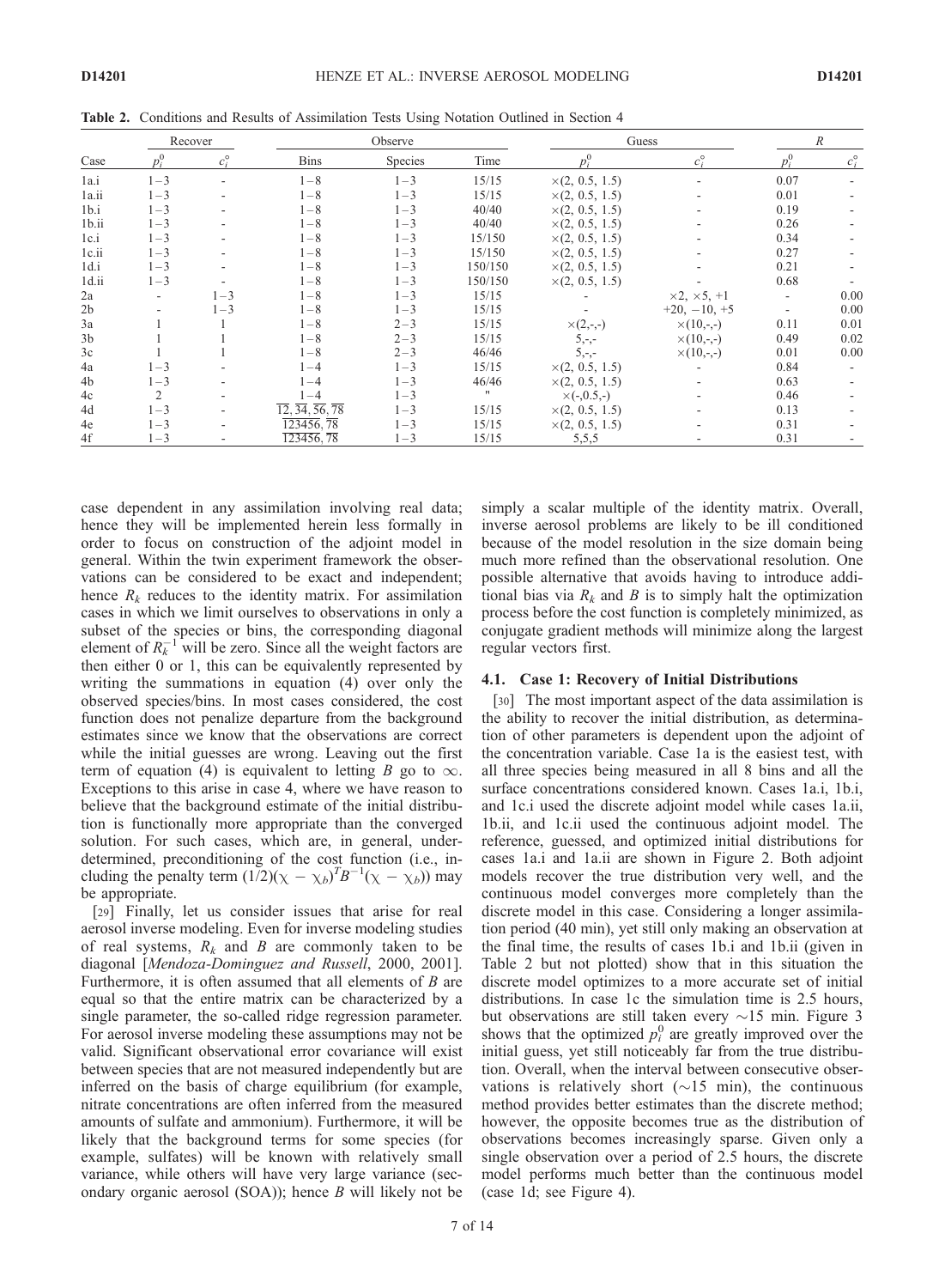

Figure 2. Case 1a: Simultaneous recovery of the initial distribution of all three species from an observation at the final time (15 min) using (a) the discrete adjoint model (case 1a.i) and (b) the continuous adjoint model (case 1a.ii). The continuous model performs slightly better, primarily in the lower bins for species 1 and 3.

[31] While even the longer assimilation periods considered here are much shorter (temporally) than can be expected for assimilations involving actual data and real species, this is only an artifact of the arbitrary environmental conditions used for this test case. A more relevant (and general) measure of the assimilation period is the number of numerical integration steps taken between observations. Examining assimilation intervals of 50, 150, and 500 time steps over a length of up to 500 steps covers a wide range of potential models and sets of observational data. For example, a local urban aerosol model that is run for a few days typically employs time steps on the order of minutes and is compared to observations taken during intervals on the order of hours. For large-scale regional models that are run for months, time

steps are typically on the order of hours, and observation intervals are on the order of days.

[32] In order to test the validity of the tangent linear approximations inherent in the adjoint model over the assimilation period, the gradient was also calculated using finite differences with a perturbation of  $10^{-9}$ . Figure 5 shows the relative reduction in the cost function after the first optimization step,  $\Delta = [(\mathcal{J}^0 - \mathcal{J}^1)/\mathcal{J}^0] \times 100\%$ , as a function of the total number of steps in the assimilation period. The adjoint gradient becomes increasingly inaccurate beyond  $\sim$ 250 steps. As the aerosol distribution approaches equilibrium, the assimilation becomes increasingly difficult.

[33] In addition to comparing the ability of the two types of adjoint models to recover the initial distributions, it is



Figure 3. Case 1c: Simultaneous recovery of the initial distributions of all three species from 10 observations taken every 15 min over the course of 2.5 hours using (a) the discrete adjoint model (case 1c.i) and (b) the continuous adjoint model (case 1c.ii). Overall performance is similar between the two approaches.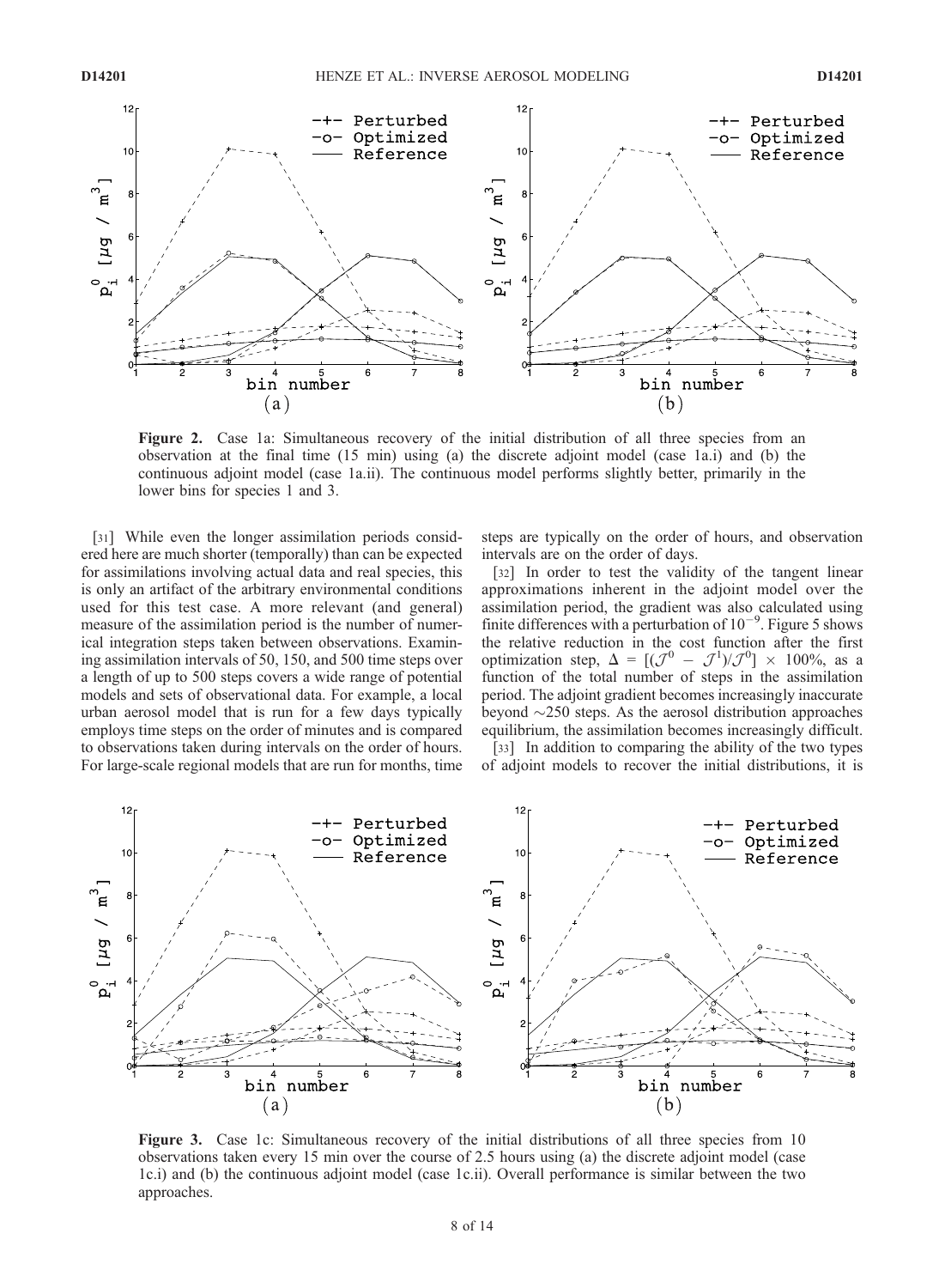

Figure 4. Case 1d: Simultaneous recovery of the initial distributions of all three species using only one observation after 2.5 hours. Results are shown for (a) the discrete adjoint model (case 1d.i) and (b) the continuous adjoint model (case 1d.ii), from which the superior performance of the former for this case is quite evident. Species 3 is omitted from the plots for clarity.

important to compare the computational expense of each approach. The total optimization expense ratio is  $\eta_{tot}$ , where

$$
\eta_{\text{tot}} = \frac{\text{total computational time}(\text{discrete})}{\text{total computational time}(\text{continuous})}.
$$
 (15)

Let  $t_f$  be the time for the forward calculation,  $t_b$  be the time for the backward calculation, and  $N_J$  be the number of cost function evaluations during minimization. Noting that the total computational time for each test is approximately equal



Figure 5. Simultaneous recovery of the initial distributions of all three species using only one observation at the final time step  $(x \text{ axis})$ . Plotted is the relative reduction of the cost function after the first minimization step,  $\Delta$  =  $(\mathcal{J}^0 - \mathcal{J}^1)/\mathcal{J}^0 \times 100\%$ , as a function of the assimilation period. The accuracy of the gradient computed using the adjoint method (plus symbols) is seen to decay in comparison to that from the finite difference calculation (open circles) as the distribution approaches equilibrium.

to  $N_J \times (t_f + t_b)$ , this ratio can be further broken down into a product of ratios that are fairly consistent in magnitude throughout each test and whose smallness indicates the degree to which the discrete calculation is preferable.

$$
\eta_{\text{tot}} = \eta_J \eta_f \eta_b,\tag{16}
$$

where

$$
\eta_J = \frac{N_J(d)}{N_J(c)},
$$

$$
\eta_f = \frac{t_f(d)}{t_f(c)},
$$

$$
\eta_b = \frac{\{1 + [t_b(d)]/[t_f(d)]\}}{\{1 + [t_b(c)]/[t_f(c)]\}}.
$$

The values of each ratio are given in Table 3. Considering  $t_b/t_f$  to be a measure of the efficiency of the backward calculation with respect to the forward calculation, the large values of  $\eta_b$  indicate that the backward calculation is much more efficient for the continuous model than the discrete model. However, as indicated by  $\eta_I$ , the gradients from the continuous model are not as accurate as those from the discrete model. Both these results are consistent with what one would expect from these two types of models. Simplifications made to derive the adjoint equations in continuous form lead to faster calculations that are more approximate in nature.

Table 3. Timing Ratios for Comparing the Discrete Adjoint Model to the Continuous Adjoint Model, as Defined by Equation  $(16)^{a}$ 

| Case | $\eta_{\text{tot}}$ |     |          | $\eta_b$                            |
|------|---------------------|-----|----------|-------------------------------------|
| 1a   | 2.2                 | 0.8 | 0.3      | 8.3                                 |
| 1b   | 1.4                 | 0.9 | 0.2      | 8.3                                 |
| 1c   | 1.6                 | 0.6 | $_{0.3}$ | oη<br>$\mathcal{O}$ . $\mathcal{L}$ |

<sup>a</sup>Values less than 1 indicate the discrete model is preferable.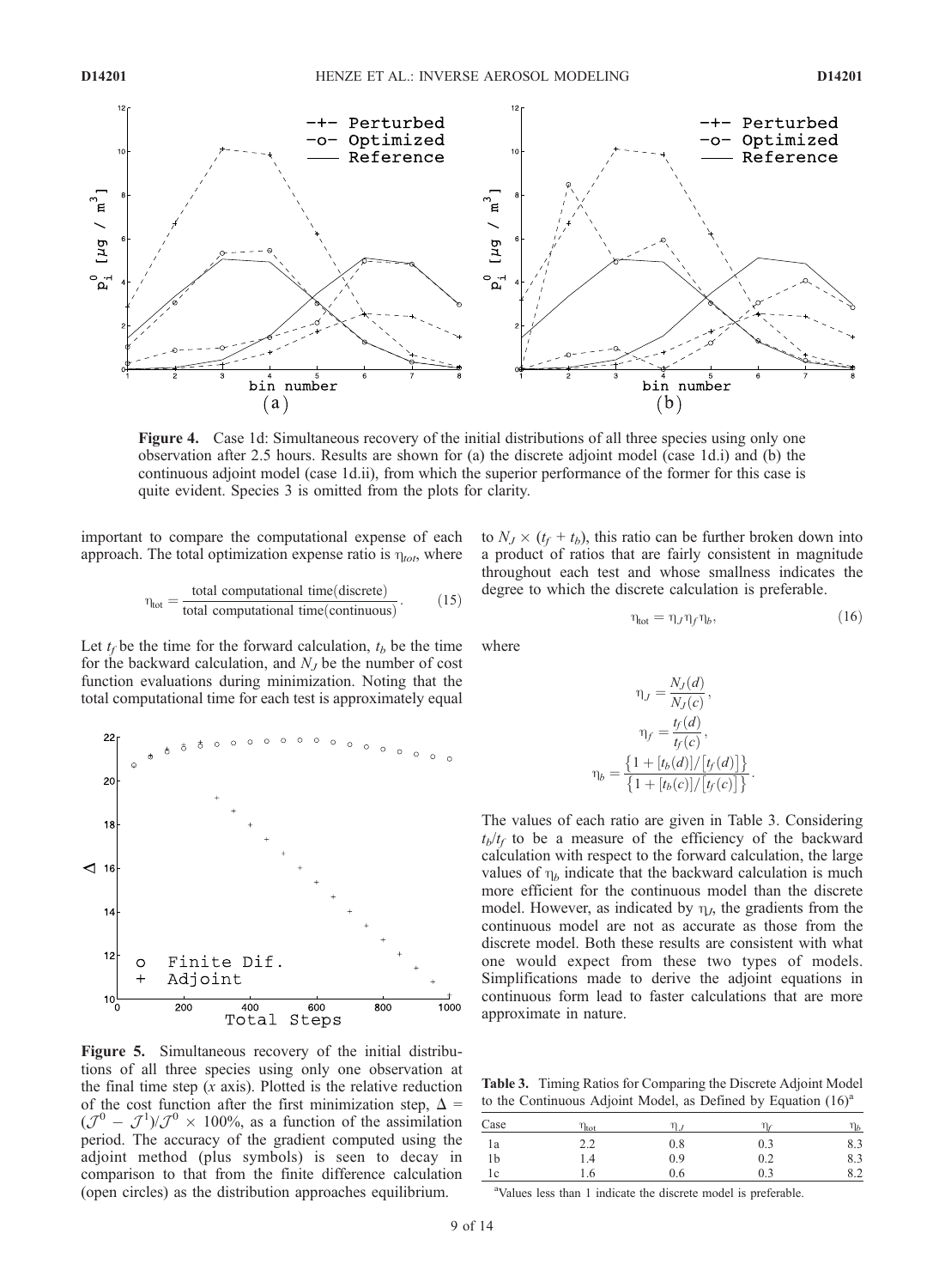

Figure 6. Case 3b: Recovering the initial distribution of species 1 from an observation of species 2 and 3 at the final time (15 min). Shown are the aerosol size distributions (a) of species 1 at  $t = 0$  and (b) of species 2 and 3 at  $t = 15$  min.

[34] In addition to analyzing the fundamental capabilities of the adjoint method in this test system, we would like to make recommendations for the direction of future work involving more sophisticated aerosol models. As the complexity of the model increases, a continuous derivation will require an increasingly large number of approximations, leading to adjoint times that are faster, yet gradients that are not as accurate; hence we speculate that  $\eta_f$  will decrease and  $\eta_b$  will increase. If, to a first order, these effects cancel each other out, the overall efficiency of a more complex aerosol model will depend upon  $\eta_f$ . In this simple model,  $\eta_f$  is  $\sim$ 1/4 because the average time step taken in the discrete model is  $\sim$ 4 times as long as the static time step set in the continuous model. For detailed aerosol models the range of the dynamic time step can span several orders of magnitude. Using a static time step will force the forward calculation for the continuous model to be much slower than the forward calculation for the discrete model, causing  $\eta_f$ , and likely  $\eta_{tot}$ , to be less than unity by several orders of magnitude. To avoid this, one could use dynamic time steps for both forward and backward runs of the continuous model; however, the interpolation process required to utilize data from the forward trajectory when solving the adjoint equation may increase the error in the resulting gradient. While there are no inherent restrictions on the types of time steps that can be used to solve the continuous equations, these issues can complicate their implementation. In short, the discrete adjoint formulation appears to be the more viable method.

## 4.2. Case 2: Recovery of Pure Species Vapor Concentrations

[35] The next set of tests examines the situation in which the initial distributions of all the components are known but the pure component surface vapor concentrations are not. The value of  $R(c_i^{\circ})$  for case 2a is 0.00 because the true values of  $c_i^{\circ}$  are recovered to at least six significant digits. For example, the optimized value of  $c_1^{\circ}$  is 1.0000028. Case 2b considers the situation in which the initial guesses for  $c_i^{\circ}$  are such that the overall transport of each species is in the opposite direction than in the true solution. For example, with  $c_1^2 = 20$   $\mu$ g/m<sup>3</sup>, species 1 evaporates instead of condensing. Again, the optimized  $c_i^{\circ}$  matches the true value to at least six significant digits, indicating that  $c_i^{\circ}$  can be recovered even when the overall direction of the mass transport is not known before the initial analysis.

## 4.3. Case 3: Recovery of Initial Distribution and Vapor Concentrations

[36] The third scenario addresses a common question encountered in aerosol measurement: On the basis of accurate information on a subset of the aerosol components, what can be inferred about an unmeasured species? In this set, no information about species 1 is used in performing the assimilation, and the cost function is

$$
\mathcal{J}(p_i^0) = \frac{1}{2} \sum_{j=1}^s \sum_{i=2}^n \left\{ [y_i]_j^N - [p_i]_j^N \right\}^2.
$$

Results for case 3a indicate that both  $p_1^0$  and  $c_1^0$  can be recovered simultaneously. While these results look promising, to say that ''nothing'' was known about species 1 is perhaps misleading in that the initial guess for  $p_1^0$  had the same shape as the true solution, greatly facilitating the assimilation. This being said, it is interesting to note that it is not necessary to precondition the cost function in order to converge to the correct distribution because the problem is overdetermined in this case.

[37] To determine how much the success of the assimilation depends upon the shape of the initial guess, case 3b starts with  $p_1^0$  being a constant value of 5  $\mu$ g/m<sup>3</sup> throughout the size distribution. Not surprisingly, with such a poor initial guess, the performance is drastically decreased, as indicated by  $R(p_1^0) = 0.49$ . However, a plot of the initial distribution shows that the assimilation is very successful for all parameters except the concentrations in the two largest size bins (Figure 6a). To understand why this would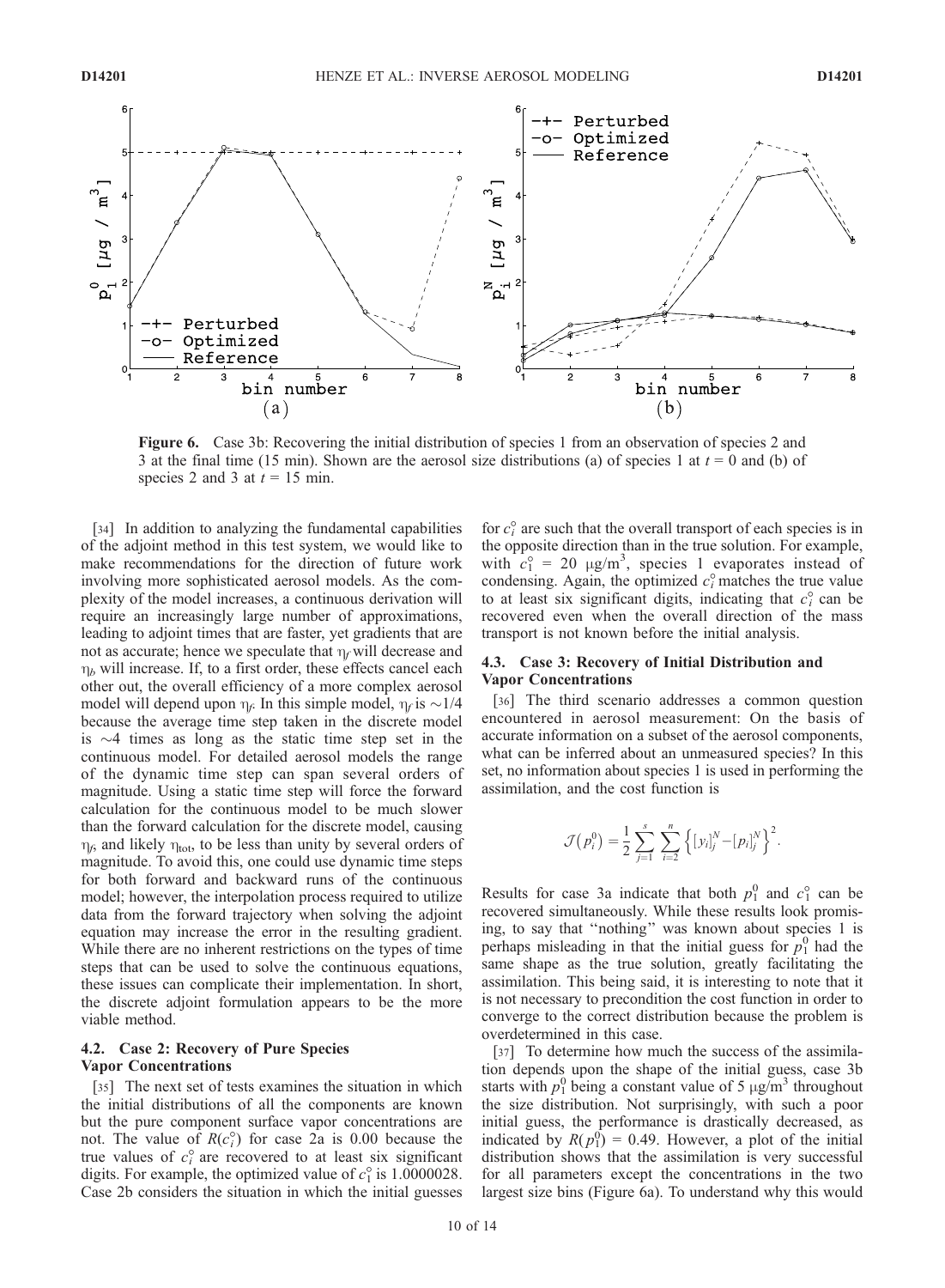

Figure 7. Case 4: Recovering initial distributions using only data from the smaller four size bins. The results for case 4a (recovery of all three initial distributions simultaneously) and case 4c (recovery of only the initial distribution of species 2) are shown in Figures 7a and 7b, respectively. Species 3 is omitted from the plots for clarity.

be the case, it is useful to recall that the driving term for the discrete adjoint model is  $\partial[\mathcal{J}(p_i^N)]/\partial p_i^N$ . In other words, the adjoint model is forced by the difference in the concentration of the observed species between the guessed and the reference solutions at the time when the observations were made. For case 3b the simulation results at  $t = 15$  min are shown in Figure 6b, and we see that optimization of  $p_1^0$  in bins 7 and 8 was stopped prematurely because there was no longer any driving force for the adjoint model; the optimized solution had already converged to the true value. Since the characteristic time for condensation/evaporation in bin 7 is several hours, the concentrations in the larger bins had yet to change significantly after only 15 min. In this situation, as confirmed by the results of case 3c, it is advantageous to run the simulation longer before taking an observation in order to provide ample forcing for the adjoint model. On the other hand, if the observation time is delayed too long, the assimilation would become impossible (imagine trying to determine the initial condition for an aerosol that has equilibrated to an evenly distributed profile), as indicated by Figure 5.

# 4.4. Case 4: Recovery From Partial Distributions

[38] In addition to considering variations in the observation frequency and species detection, it is of interest to examine the performance of the data assimilation when only portions of the size distribution are measured. Scenario 4a addresses the situation in which observations are made only in the smaller four size bins,

$$
\mathcal{J}(p_i^0) = \frac{1}{2} \sum_{j=1}^{s/2} \sum_{i=1}^n \left\{ [y_i]_{j}^{N} - [p_i]_{j}^{N} \right\}^2.
$$

On the basis of this information the initial concentrations in the larger bins were determined and are shown in Figure 7a. At first glance, the results appear to be fairly poor; however, one must take into account the direction that each species is

advecting. Considering the initial guess as a perturbation of the reference solution, the effect that this perturbation has on the concentrations in the smaller four bins is the driving force for the adjoint model. For species 1 the lower half of the distribution is largely invariant to perturbations in the upper four bins because this component is growing. However, for species 2, particles are evaporating, and advection is bringing information about the contents of bins  $5-8$  to bins  $1-4$ ; hence we would expect the assimilation to have performed better for species 2 than for species 1. Indeed, this is the case. Providing further forcing by running the simulation longer also leads to better results (case 4b), and not surprisingly, if distributions 1 and 3 are considered known, then the assimilation of species 2 is even more improved (case 4c; Figure 7b). Tests 4d –4f address cases in which the observed concentrations are actually sums over two or more adjacent size bins. Since the observations are no longer exactly equivalent to the state variables, this averaging is represented by the function  $h$  in the cost function

$$
\mathcal{J}(p_i^0) = \frac{1}{2} \sum_{j=1}^{\bar{s}} \left\{ \left[ y_j^N - h_{\bar{j}} \left( \left[ p_j^N \right] \right)^2 \right\}^2,
$$

where  $\bar{j}$  is the index of the  $\bar{s}$  lumped bins. In case 4d each pair of adjacent bins is averaged, while in case 4e the observed distribution is of only two bins: one that contains particles whose diameter is smaller than  $2.76 \mu m$  and one that contains particles that are larger. The adjoint method is only able to resolve the initial distributions to a level consistent with the resolution of the initial guess. Given an initial guess that is resolved on the scale of an 8-bin distribution, the assimilations are fairly successful. However, the optimized distributions become increasingly featureless as the resolution of the initial guess is decreased; see Figure 8. In order to avoid optimizing to erroneously smooth or jagged distributions, the solution can be constrained by including the penalty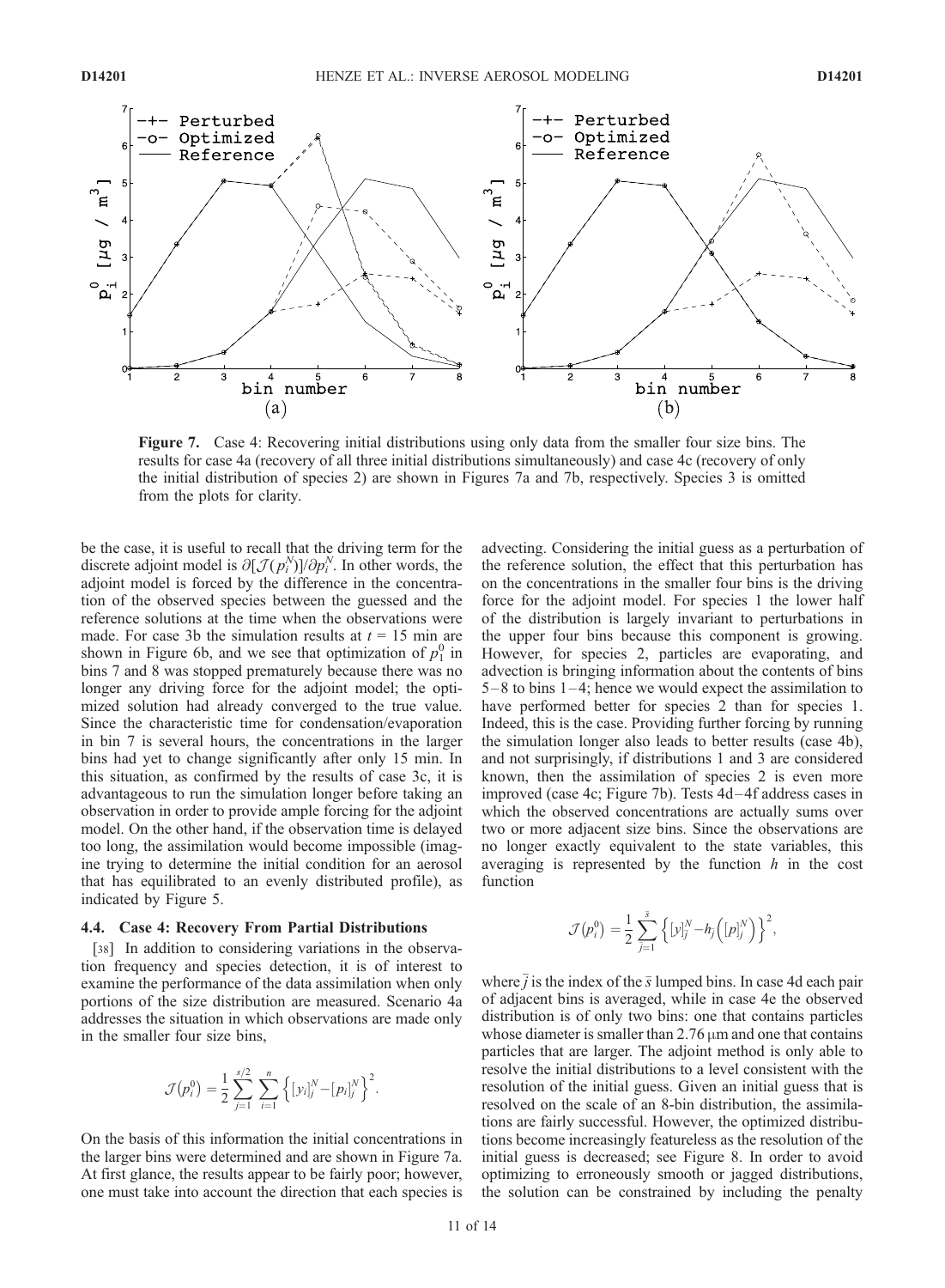

Figure 8. Case 4: Simultaneous recovery of the initial distribution of all three species from observations of the total particulate concentration in bins  $1-6$  and bins  $7-8$  using (a) a lognormal initial guess (case 4e) and (b) a flat initial guess (case 4f ). Species 3 is omitted from the plot for clarity.

term in the cost function. While this approach biases the final estimate, this may be appropriate when there is sufficient information known about the true distribution to quantitatively estimate the error covariance matrix  $B$  of the initial guess.

#### 5. Conclusions

[39] As part of a broad effort to better the understanding of the state of the atmosphere using inverse modeling techniques, this paper focused on the specific goal of incorporating multicomponent, size-resolved aerosols in data assimilation studies. The adjoint method has been explored as a means of recovering parameters of an aerosol distribution evolving by condensation/evaporation. Within the field of adjoint modeling, we have explored two general tactics for creating the inverse model: discrete and continuous. Evaluating these methods with a simplified, yet representative, model of an atmospheric aerosol, we have attempted to recover parameters of the distribution by assimilating observations that are sparse in time, size, and/or chemical resolution.

[40] Intricacies of what was still a simple test model (compared to the aerosol routines implemented in detailed CTMs) limited the feasibility of formulating the adjoint equations in an entirely continuous fashion. In particular, nonlinearities introduced by the particle growth rate limits the extent to which the continuous equations can be derived in full. Nonetheless, the results of problems that have been addressed using the continuous approach are comparable to those found using the discrete approach. However, the flexibility of discrete adjoint models, combined with the ease of creating them automatically using programs such as TAMC, makes them the more viable method for solving inverse problems involving increasingly complex aerosol systems.

[41] In the test problem considered, we attempted to recover parameters such as the initial distribution and the species' pure surface concentrations. Either of these were

easily recovered for all three species when at least one observation of the entire distribution was known sufficiently prior to equilibration. Additionally, if both of these properties for a single species were unknown and this species was never even observed, the adjoint calculations allowed us to adequately infer this information from measurements of the dynamic evolution of the other two species. The most difficult task attempted was the recovery of initial distributions when observations were known in only a subset of the size range or when the initial estimates were exceptionally poor. For understandable reasons, this type of assimilation required the most observational information in order to yield decent estimates of the aerosol parameters. Overall, we demonstrated that given ample observations and reasonable initial estimates, the adjoint method can be used to recover information about a dynamic, size-resolved, and chemically resolved aerosol distribution under a variety of conditions.

# Appendix A: Derivation of Continuous Adjoint Equation

[42] We will use the Lagrangian multiplier method to derive the continuous adjoint derivations. The cost function is defined as

$$
\mathcal{J} = \int_{t^0}^T \int_0^\infty J_0[p_1(\mu, t), p_2(\mu, t), \dots, p_n(\mu, t)] d\mu dt
$$

$$
- \sum_{i=1}^n \int_{t_0}^T \int_0^\infty \lambda_i(\mu, t) (\text{LHS}_{p_i} - \text{RHS}_{p_i}) d\mu dt, \tag{A1}
$$

Here  $LHS_p$  and  $RHS_p$  refer to the left-hand side and righthand side of equation (1), respectively.  $J_0$  is the local cost function component,

$$
J_0 = \frac{1}{2} \sum_{i=1}^{n} [y_i - h(p_i)]^T R_k^{-1} [y_i - h(p_i)] \delta(t - t^k), \quad (A2)
$$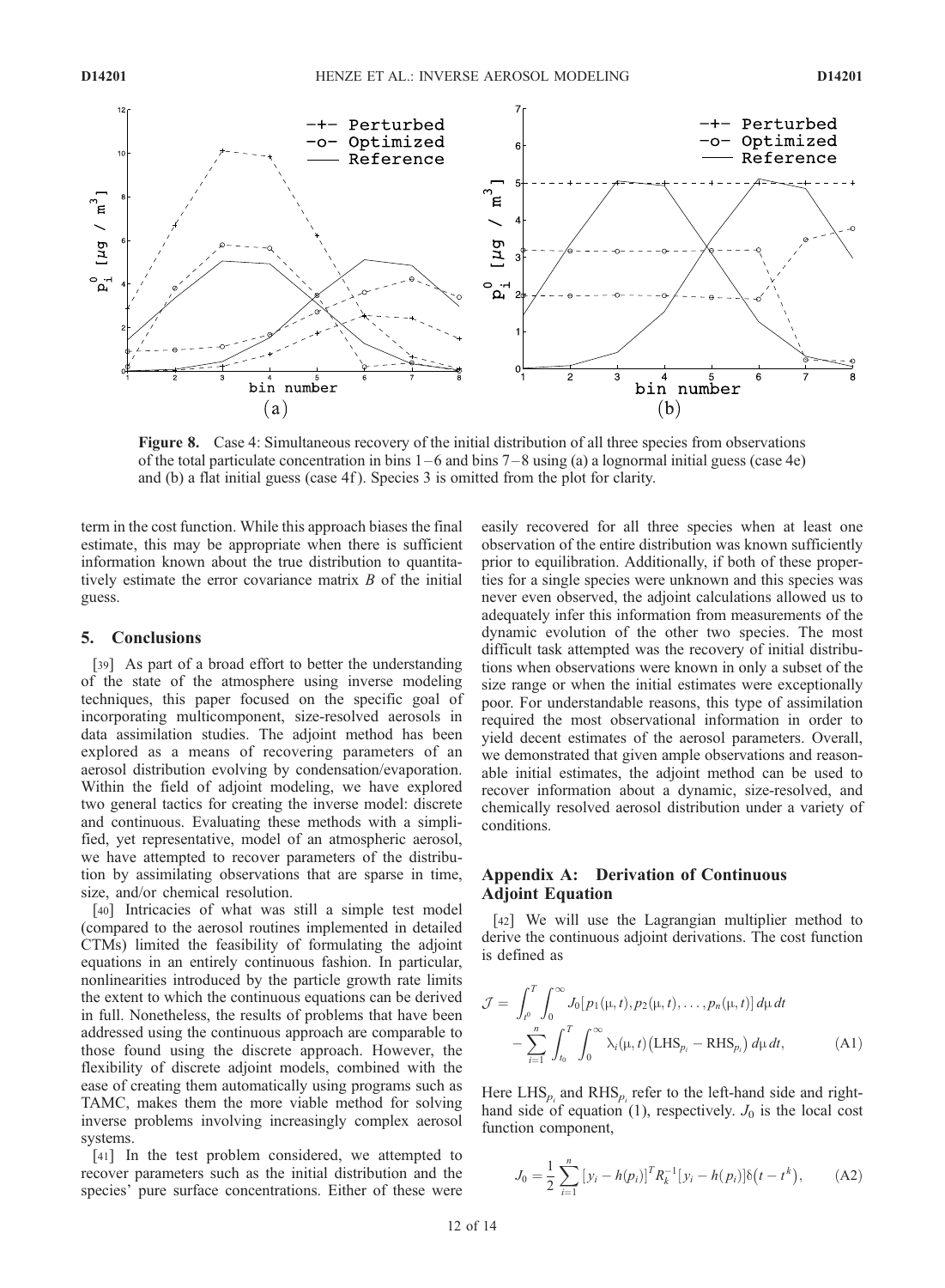where  $t^k \in \Omega$  and  $\Omega$  is the set of discrete time points  $t^k$  for which data are known. Taking the variation of equation (A1), we get

$$
\delta \mathcal{J} = \int_{t^0}^T \int_0^\infty \sum_{i=1}^n \frac{\partial J_0}{\partial p_i} \delta p_i(\mu, t) d\mu dt \n- \int_{t^0}^T \int_0^\infty \sum_{i=1}^n \delta \lambda_i(\mu, t) (\text{LHS}_{p_i} - \text{RHS}_{p_i}) d\mu dt \n- \int_{t^0}^T \int_0^\infty \sum_{i=1}^n \lambda_i(\mu, t) \delta (\text{LHS}_{p_i} - \text{RHS}_{p_i}) d\mu dt.
$$
\n(A3)

Inserting the expressions of  $LHS_{p_i}$  and  $RHS_{p_i}$ , equation (A3) can be written as

$$
\delta \mathcal{J} = \int_{t^0}^T \int_0^\infty \sum_{i=1}^n \frac{\partial J_0}{\partial p_i} \delta p_i(\mu, t) d\mu dt \n- \int_{t^0}^T \int_0^\infty \sum_{i=1}^n \delta \lambda_i(\mu, t) (\text{LHS}_{p_i} - \text{RHS}_{p_i}) d\mu dt \n- \int_{t^0}^T \int_0^\infty \sum_{i=1}^n \lambda_i(\mu, t) \delta \left[ \frac{\partial p_i(\mu, t)}{\partial t} \right. \n- H_i(\mu, p_1, p_2, \dots, p_n, t) p(\mu, t) + \frac{1}{3} \frac{\partial}{\partial \mu} (H p_i) \right] d\mu dt. \quad (A4)
$$

Then we can rewrite equation (A4) as

$$
\delta \mathcal{J} = \sum_{i=1}^{n} \int_{t^0}^T \int_0^{\infty} \delta p_i(\mu, t) \frac{\partial J_0(\mu, p, t)}{\partial p_i} d\mu dt \n- \sum_{i=1}^{n} \int_{t^0}^T \int_0^{\infty} \delta \lambda_i(\mu, t) (\text{LHS}_{p_i} - \text{RHS}_{p_i}) d\mu dt \n- \sum_{i=1}^{n} \int_{t^0}^T \int_0^{\infty} \lambda_i(\mu, t) \frac{\partial [\delta p_i(\mu, t)]}{\partial t} d\mu dt \n+ \sum_{i=1}^{n} \int_{t^0}^T \int_0^{\infty} \lambda_i(\mu, t) H_i(\mu, p, t) \sum_{j=1}^{n} \delta p_j(\mu, t) d\mu dt \n+ \sum_{i=1}^{n} \int_{t^0}^T \int_0^{\infty} \lambda_i(\mu, t) \sum_{j=1}^{n} \frac{\partial H_i(\mu, p, t)}{\partial p_j} \delta p_j p(\mu, t) d\mu dt \n- \frac{1}{3} \sum_{i=1}^{n} \int_{t_0}^T \int_0^{\infty} \lambda_i(\mu, t) \n+ \frac{\partial}{\partial \mu} \left[ \sum_{j=1}^{n} \frac{\partial H(\mu, p, t)}{\partial p_j} \delta p_j p_i + H(\mu, p, t) \delta p_i \right] d\mu dt. \tag{A5}
$$

If we choose the final condition  $\lambda(\mu, T) = 0$  and integrate the third term on the right-hand side of equation (A5) by parts, this term becomes

$$
\sum_{i=1}^{n} \int_{0}^{\infty} \lambda_{i}(\mu, t_{0}) \delta p_{i}(\mu, t_{0}) d\mu + \sum_{i=1}^{n} \int_{t^{0}}^{T} \int_{0}^{\infty} \delta p_{i}(\mu, t) \frac{\partial [\lambda_{i}(\mu, t)]}{\partial t} d\mu dt.
$$
 (A6)

Likewise, letting  $\lambda_i(0, t) = 0$ ,  $p_i(+\infty, t) = 0$ , the sixth term on the right-hand side of equation (A5) can be written as

$$
\frac{1}{3} \sum_{i=1}^{n} \int_{t_0}^{T} \int_0^{\infty} \frac{\partial \lambda_i(\mu, t)}{\partial \mu} \left[ p_i \sum_{j=1}^{n} \frac{\partial H(\mu, p, t)}{\partial p_j} \delta p_j + H(\mu, p, t) \delta p_i \right] d\mu dt.
$$
\n(A7)

If  $p(\mu, t)$  is the solution of equation (1), LHS<sub>p<sub>i</sub></sub> – RHS<sub>p<sub>i</sub></sub> = 0, then

$$
\delta \mathcal{J} = \sum_{i=1}^{n} \int_{t^0}^T \int_0^\infty \delta p_i(\mu, t) \frac{\partial J_0(\mu, t)}{\partial p_i} d\mu dt \n+ \sum_{i=1}^{n} \int_0^\infty \lambda_i(\mu, t^0) \delta p_i(\mu, t^0) d\mu \n+ \sum_{i=1}^{n} \int_{t^0}^T \int_0^\infty \frac{\partial \lambda_i(\mu, t)}{\partial t} \delta p_i(\mu, t) d\mu dt \n+ \sum_{i=1}^{n} \int_{t^0}^T \int_0^\infty \lambda_i(\mu, t) H_i(\mu, p, t) \sum_{j=1}^{n} \delta p_i(\mu, t) d\mu dt \n+ \sum_{i=1}^{n} \int_{t^0}^T \int_0^\infty \lambda_i(\mu, t) \sum_{j=1}^{n} \frac{\partial H_i(\mu, p, t)}{\partial p_j} p(\mu, t) \delta p_j d\mu dt \n+ \frac{1}{3} \sum_{i=1}^{n} \int_{t_0}^T \int_0^\infty \frac{\partial \lambda_i(\mu, t)}{\partial \mu} \sum_{j=1}^{n} \frac{\partial H(\mu, p, t)}{\partial p_j} \delta p_j p_i d\mu dt \n+ \frac{1}{3} \sum_{i=1}^{n} \int_{t_0}^T \int_0^\infty \frac{\partial \lambda_i(\mu, t)}{\partial \mu} H(\mu, p, t) \delta p_i d\mu dt.
$$
 (A8)

Assigning the coefficient in front of  $\delta p_i$  to 0 results in the adjoint equation,

$$
\frac{\partial \lambda_i}{\partial t} = -\sum_{j=1}^n \lambda_j H_j - p \sum_{j=1}^n \lambda_j \frac{\partial H_j}{\partial p_i} - \frac{1}{3} \sum_{j=1}^n p_j \frac{\partial \lambda_j}{\partial \mu} \frac{\partial H}{\partial p_i} - \frac{H}{3} \frac{\partial \lambda_i}{\partial \mu} - \frac{\partial J_0}{\partial p_i}.
$$
\n(A9)

[43] Acknowledgments. The authors thank the National Science Foundation for supporting this work through the award NSF ITR AP&IM 0205198. The work of A. Sandu was also partially supported by the award NSF CAREER ACI 0093139.

## References

- Bott, A. (1989), A positive definite advection scheme obtained by nonlinear renormalization of the advective fluxes, Mon. Weather Rev., 117, 1006-1016.
- Byrd, R. H., P. Lu, J. Nocedal, and C. Zhu (1995), A limited memory algorithm for bound constrained optimization, Sci. Comput., 16(5), 1190 – 1208.
- Cacuci, D. G. (1981a), Sensitivity theory for nonlinear systems. I. Nonlinear functional analysis approach, J. Math. Phys. N. Y., 22(12), 2794 – 2802.
- Cacuci, D. G. (1981b), Sensitivity theory for nonlinear systems. II. Extensions to additional classes of responses, J. Math. Phys. N. Y., 22(12), 2803 – 2812.
- Collins, W., P. Rasch, B. Eaton, B. Khattatov, J.-F. Lamarque, and C. Zender (2001), Simulating aerosols using a chemical transport model with assimilation of satellite aerosol retrievals: Methodology for INDOEX, J. Geophys. Res., 106(D7), 7313 – 7336.
- Dabdub, D., and J. H. Seinfeld (1994), Numerical advective schemes used in air quality models: Sequential and parallel implementation, Atmos. Environ., 28, 3369 – 3385.
- Dhaniyala, S., and A. S. Wexler (1996), Numerical schemes to model condensation and evaporation of aerosols, Atmos. Environ., 30, 919 – 928.
- Elbern, H., and H. Schmidt (1999), A four-dimensional variational chemistry data assimilation scheme for Eulerian chemistry transport modeling, J. Geophys. Res., 104(D15), 18,583 – 18,598.
- Elbern, H., H. Schmidt, and A. Ebel (1997), Variational data assimilation for tropospheric chemistry modeling, J. Geophys. Res., 102, 15,967-15,985.
- Errera, Q., and D. Fonteyn (2001), Four-dimensional variational chemical assimilation of crista stratospheric measurements, J. Geophys. Res., 106(D11), 12,253 – 12,265.
- Fisher, M., and D. J. Lary (1995), Lagrangian four-dimensional variational data assimilation of chemical species, Q. J. R. Meteorol. Soc., 121, 1681 – 1704.
- Gelbard, F., and J. H. Seinfeld (1980), Simulation of multicomponent aerosol dynamics, J. Colloid Interface Sci., 78(2), 485-501.